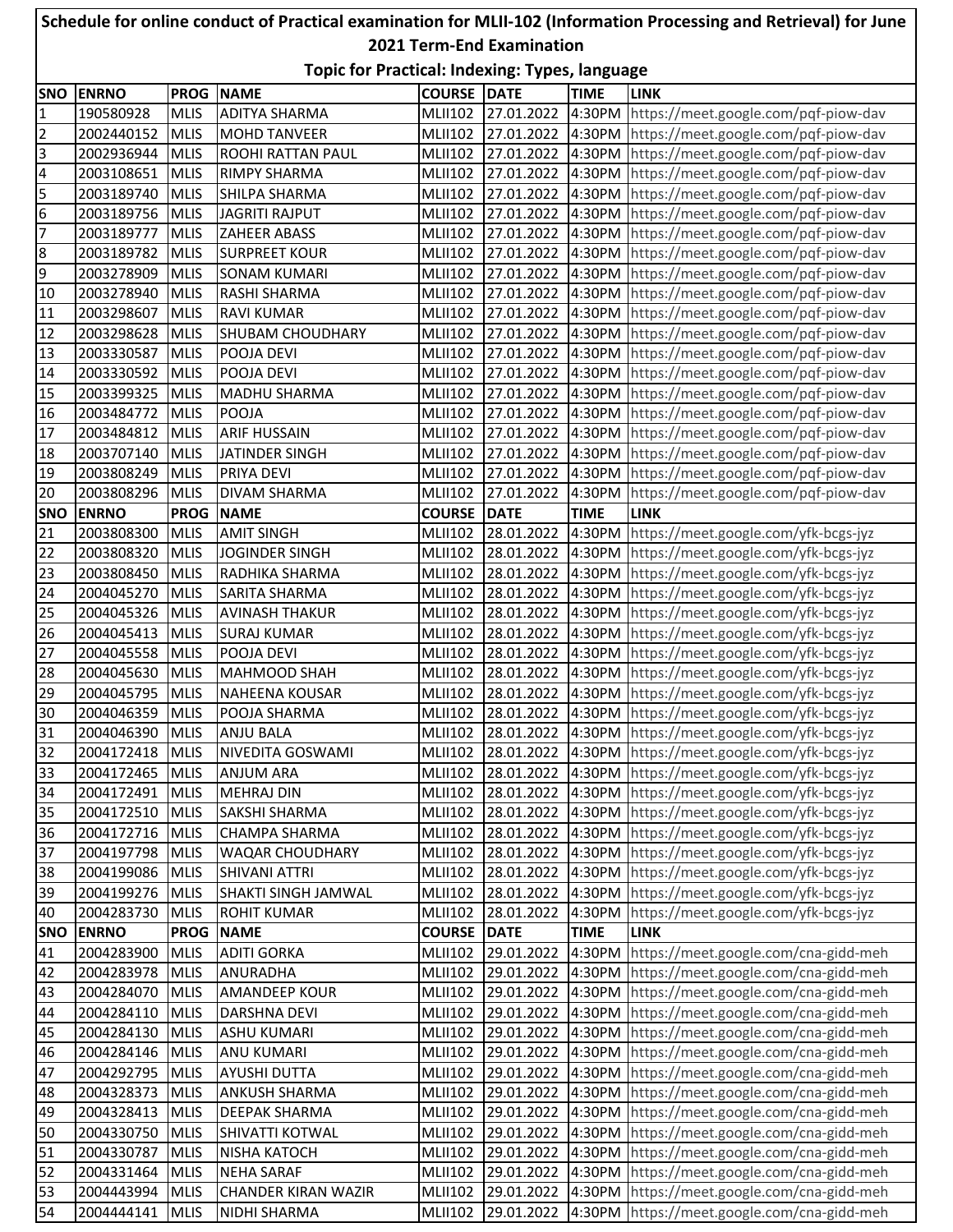| 55         | 2004444178      | <b>MLIS</b> | <b>KRISHMA SHARMA</b>       |                |                        |             | MLII102 29.01.2022 4:30PM https://meet.google.com/cna-gidd-meh |
|------------|-----------------|-------------|-----------------------------|----------------|------------------------|-------------|----------------------------------------------------------------|
| 56         | 2004444394      | <b>MLIS</b> | RAMAN KUMAR SHARMA          | <b>MLII102</b> | 29.01.2022             |             | 4:30PM https://meet.google.com/cna-gidd-meh                    |
| 57         | 2004444429      | <b>MLIS</b> | SHWETA SHARMA               | <b>MLII102</b> | 29.01.2022             | 4:30PM      | https://meet.google.com/cna-gidd-meh                           |
| 58         | 2004468740      | <b>MLIS</b> | <b>ROHIT SHARMA</b>         | <b>MLII102</b> | 29.01.2022             | 4:30PM      | https://meet.google.com/cna-gidd-meh                           |
| 59         | 2004468797      | <b>MLIS</b> | RAGHAV SAMBYAL              | <b>MLII102</b> | 29.01.2022             | 4:30PM      | https://meet.google.com/cna-gidd-meh                           |
| 60         | 2004468858      | <b>MLIS</b> | <b>ANJEETA DEVI</b>         | <b>MLII102</b> | 29.01.2022             | 4:30PM      | https://meet.google.com/cna-gidd-meh                           |
| <b>SNO</b> | <b>ENRNO</b>    | <b>PROG</b> | <b>NAME</b>                 | <b>COURSE</b>  | DATE                   | <b>TIME</b> | <b>LINK</b>                                                    |
| 61         | 2004468945      | <b>MLIS</b> | <b>NITISH SINGH RAKWAL</b>  | <b>MLII102</b> | 31.01.2022             | 4PM         | https://meet.google.com/qck-wdid-era                           |
| 62         | 2004472020      | <b>MLIS</b> | <b>TANVI PARGAL</b>         | <b>MLII102</b> | 31.01.2022             | 4PM         | https://meet.google.com/qck-wdid-era                           |
| 63         | 2004478347      | <b>MLIS</b> | <b>SHUBHAM SHARMA</b>       | <b>MLII102</b> | 31.01.2022             | 4PM         | https://meet.google.com/qck-wdid-era                           |
| 64         | 2004589150      | <b>MLIS</b> | <b>ARTI SHARMA</b>          | <b>MLII102</b> | 31.01.2022             | 4PM         | https://meet.google.com/qck-wdid-era                           |
| 65         | 2004622114      | <b>MLIS</b> | <b>JAGNEET KOUR</b>         | <b>MLII102</b> | 31.01.2022             | 4PM         | https://meet.google.com/qck-wdid-era                           |
|            |                 |             |                             |                |                        |             |                                                                |
| 66         | 2004643647      | <b>MLIS</b> | <b>SUMIT KUMAR KHAJURIA</b> | <b>MLII102</b> | 31.01.2022             | 4PM         | https://meet.google.com/qck-wdid-era                           |
| 67         | 2004945040      | <b>MLIS</b> | <b>SOM RAJ</b>              | <b>MLII102</b> | 31.01.2022             | 4PM         | https://meet.google.com/qck-wdid-era                           |
| 68         | 2004945056      | <b>MLIS</b> | WALEED ANJUM                | <b>MLII102</b> | 31.01.2022             | 4PM         | https://meet.google.com/qck-wdid-era                           |
| 69         | 2004945061      | <b>MLIS</b> | <b>IMTIAZ AHMED</b>         | <b>MLII102</b> | 31.01.2022             | 4PM         | https://meet.google.com/qck-wdid-era                           |
| 70         | 2004945077      | <b>MLIS</b> | <b>SEEMA THAKUR</b>         | <b>MLII102</b> | 31.01.2022             | 4PM         | https://meet.google.com/qck-wdid-era                           |
| 71         | 2004945082      | <b>MLIS</b> | <b>BANDANA DEVI</b>         | <b>MLII102</b> | 31.01.2022             | 4PM         | https://meet.google.com/qck-wdid-era                           |
| 72         | 2004945098      | <b>MLIS</b> | <b>KARANDEV SINGH</b>       | <b>MLII102</b> | 31.01.2022             | 4PM         | https://meet.google.com/qck-wdid-era                           |
| 73         | 2004945101      | <b>MLIS</b> | VIJAY LUKSHMI SHARMA        | <b>MLII102</b> | 31.01.2022             | 4PM         | https://meet.google.com/qck-wdid-era                           |
| 74         | 2004945138      | <b>MLIS</b> | RAJNI BALA                  | <b>MLII102</b> | 31.01.2022             | 4PM         | https://meet.google.com/qck-wdid-era                           |
| 75         | 2004945159      | <b>MLIS</b> | SAJAD AHMED MOCHI           | <b>MLII102</b> | 31.01.2022             | 4PM         | https://meet.google.com/qck-wdid-era                           |
| 76         | 2004945293      | <b>MLIS</b> | <b>DIKSHA PARIHAR</b>       | <b>MLII102</b> | 31.01.2022             | 4PM         | https://meet.google.com/qck-wdid-era                           |
| 77         | 2004945307      | <b>MLIS</b> | ROCHAK SHARMA               | <b>MLII102</b> | 31.01.2022             | 4PM         | https://meet.google.com/qck-wdid-era                           |
| 78         | 2004945312      | <b>MLIS</b> | <b>SUNIL SHARMA</b>         | <b>MLII102</b> | 31.01.2022             | 4PM         | https://meet.google.com/qck-wdid-era                           |
| 79         | 2004945328      | <b>MLIS</b> | <b>SHAKOOR AHMED MIR</b>    | MLII102        | 31.01.2022             | 4PM         | https://meet.google.com/qck-wdid-era                           |
| 80         | 2005344996      | <b>MLIS</b> | RIAZ AHMED                  | <b>MLII102</b> | 31.01.2022             | 4PM         | https://meet.google.com/qck-wdid-era                           |
| <b>SNO</b> | <b>ENRNO</b>    | <b>PROG</b> | <b>NAME</b>                 | <b>COURSE</b>  | <b>DATE</b>            | <b>TIME</b> | <b>LINK</b>                                                    |
| 81         | 2005345061      | <b>MLIS</b> | <b>NEHA KUMARI</b>          | <b>MLII102</b> | 01.02.2022             | 4PM         | https://meet.google.com/rcr-ubtw-uaw                           |
| 82         | 2005345098      | <b>MLIS</b> | <b>MAHAVIR PARSHAD</b>      | <b>MLII102</b> | 01.02.2022             | 4PM         | https://meet.google.com/rcr-ubtw-uaw                           |
| 83         | 2005345122      | <b>MLIS</b> | RASHMI SHARMA               | <b>MLII102</b> | 01.02.2022             | 4PM         | https://meet.google.com/rcr-ubtw-uaw                           |
| 84         | 2005345210      | <b>MLIS</b> | <b>DIMPLA DEVI</b>          | <b>MLII102</b> | 01.02.2022             | 4PM         | https://meet.google.com/rcr-ubtw-uaw                           |
|            |                 |             |                             |                |                        |             |                                                                |
|            |                 |             |                             |                |                        |             |                                                                |
| 85         | 2005345267      | <b>MLIS</b> | <b>SUNNY KUMAR JOTSHI</b>   | <b>MLII102</b> | 01.02.2022             | 4PM         | https://meet.google.com/rcr-ubtw-uaw                           |
| 86         | 2005460487      | <b>MLIS</b> | <b>USHA DEVI</b>            | <b>MLII102</b> | 01.02.2022             | 4PM         | https://meet.google.com/rcr-ubtw-uaw                           |
| 87         | 2005460492      | <b>MLIS</b> | MEENAKSHI SHARMA            | <b>MLII102</b> | 01.02.2022             | 4PM         | https://meet.google.com/rcr-ubtw-uaw                           |
| 88         | 2005651652 MLIS |             | <b>PINKI DEVI</b>           |                | MLII102 01.02.2022 4PM |             | https://meet.google.com/rcr-ubtw-uaw                           |
| 89         | 2005651729      | <b>MLIS</b> | HAQ NAWAZ CHOWDHARY         | <b>MLII102</b> | 01.02.2022             | 4PM         | https://meet.google.com/rcr-ubtw-uaw                           |
| 90         | 2005833976      | <b>MLIS</b> | <b>ROHAN SHARMA</b>         | <b>MLII102</b> | 01.02.2022             | 4PM         | https://meet.google.com/rcr-ubtw-uaw                           |
| 91         | 2005834036      | <b>MLIS</b> | <b>MISBAH SHAMSHIR</b>      | <b>MLII102</b> | 01.02.2022             | 4PM         | https://meet.google.com/rcr-ubtw-uaw                           |
| 92         | 2005848425      | <b>MLIS</b> | <b>KAJAL SHARMA</b>         | <b>MLII102</b> | 01.02.2022             | 4PM         | https://meet.google.com/rcr-ubtw-uaw                           |
| 93         | 2005889189      | <b>MLIS</b> | <b>AJAY SINGH</b>           | <b>MLII102</b> | 01.02.2022             | 4PM         | https://meet.google.com/rcr-ubtw-uaw                           |
| 94         | 2005899401      | <b>MLIS</b> | RAJA MEHBOOB                | <b>MLII102</b> | 01.02.2022             | 4PM         | https://meet.google.com/rcr-ubtw-uaw                           |
| 95         | 2005923832      | <b>MLIS</b> | RAKESH SHARMA               | <b>MLII102</b> | 01.02.2022             | 4PM         | https://meet.google.com/rcr-ubtw-uaw                           |
| 96         | 2006078186      | <b>MLIS</b> | <b>MADHU</b>                | <b>MLII102</b> | 01.02.2022             | 4PM         | https://meet.google.com/rcr-ubtw-uaw                           |
| 97         | 2006078421      | <b>MLIS</b> | <b>RASHI BALLA</b>          | <b>MLII102</b> | 01.02.2022             | 4PM         | https://meet.google.com/rcr-ubtw-uaw                           |
| 98         | 2006087906      | <b>MLIS</b> | SADIYA ASHFAQ KHAN          | <b>MLII102</b> | 01.02.2022             | 4PM         | https://meet.google.com/rcr-ubtw-uaw                           |
| 99         | 2006152257      | <b>MLIS</b> | SAKSHI SHARMA               | <b>MLII102</b> | 01.02.2022             | 4PM         | https://meet.google.com/rcr-ubtw-uaw                           |
| 100        | 2006152302      | <b>MLIS</b> | <b>SWATI SHARMA</b>         | <b>MLII102</b> | 01.02.2022             | 4PM         | https://meet.google.com/rcr-ubtw-uaw                           |
| <b>SNO</b> | <b>ENRNO</b>    | <b>PROG</b> | <b>NAME</b>                 | <b>COURSE</b>  | <b>DATE</b>            | <b>TIME</b> | <b>LINK</b>                                                    |
| 101        | 2006152508      | <b>MLIS</b> | SHILPA BASSAN               | <b>MLII102</b> | 02.02.2022             | 4PM         | https://meet.google.com/aey-ygua-scu                           |
| 102        | 2006152637      | <b>MLIS</b> | <b>MAMTA DEVI</b>           | <b>MLII102</b> | 02.02.2022             | 4PM         | https://meet.google.com/aey-ygua-scu                           |
| 103        | 2006152703      | <b>MLIS</b> | POOJA MAGOTRA               | <b>MLII102</b> | 02.02.2022             | 4PM         | https://meet.google.com/aey-ygua-scu                           |
| 104        | 2006152914      | <b>MLIS</b> | PAYAL GUPTA                 | <b>MLII102</b> | 02.02.2022             | 4PM         | https://meet.google.com/aey-ygua-scu                           |
| 105        | 2006153910      | <b>MLIS</b> | <b>REKHA</b>                | <b>MLII102</b> | 02.02.2022             | 4PM         | https://meet.google.com/aey-ygua-scu                           |
| 106        | 2006216048      | <b>MLIS</b> | <b>SANJEET KUMAR</b>        | <b>MLII102</b> | 02.02.2022             | 4PM         | https://meet.google.com/aey-ygua-scu                           |
| 107        | 2006268859      | <b>MLIS</b> | <b>SURBHI SHARMA</b>        | <b>MLII102</b> | 02.02.2022             | 4PM         | https://meet.google.com/aey-ygua-scu                           |
| 108        | 2006269449      | <b>MLIS</b> | <b>VINAIK SHARMA</b>        | <b>MLII102</b> | 02.02.2022             | 4PM         | https://meet.google.com/aey-ygua-scu                           |
| 109        | 2006269536      | <b>MLIS</b> | <b>GITIKA CHOUHAN</b>       | <b>MLII102</b> | 02.02.2022             | 4PM         | https://meet.google.com/aey-ygua-scu                           |
| 110        | 2006269583      | <b>MLIS</b> | <b>ANCHAL LALOTRA</b>       | <b>MLII102</b> | 02.02.2022             | 4PM         | https://meet.google.com/aey-ygua-scu                           |
| 111        | 2006296830      | <b>MLIS</b> | POOJA KUMARI                | MLII102        | 02.02.2022             | 4PM         | https://meet.google.com/aey-ygua-scu                           |
| 112        | 2006297081      | <b>MLIS</b> | <b>ANZAR HUSSAIN</b>        | <b>MLII102</b> | 02.02.2022             | 4PM         | https://meet.google.com/aey-ygua-scu                           |